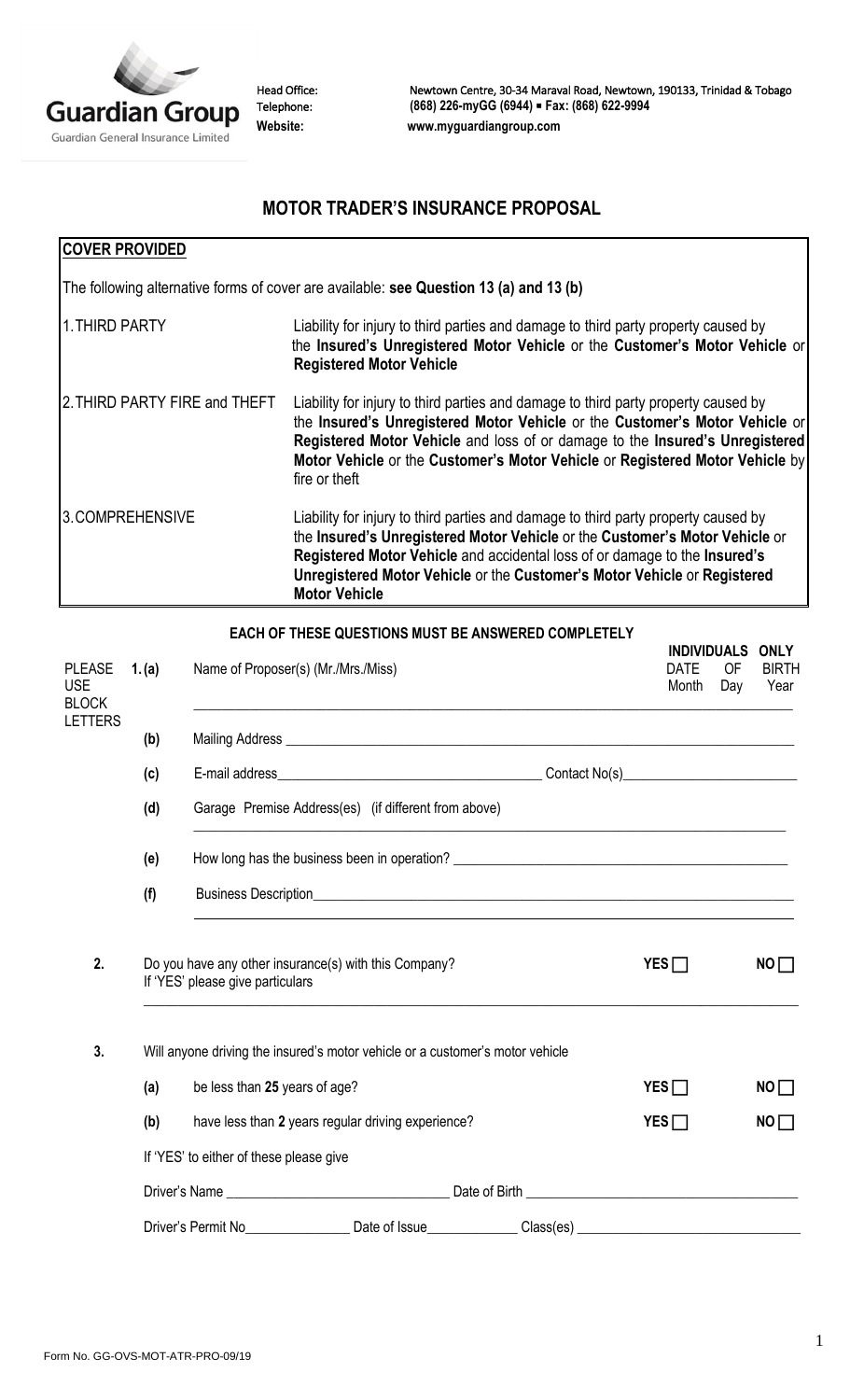| 5.<br>6.<br>7.<br>8. | (a)<br>(b)<br>(c)<br>(d)<br>(e)<br>Please state                                                                                                                                               | If 'YES' please state the nature of the disability or infirmity and whether any<br>corrective actions have been undertaken<br>Have you, or has anyone who will drive the insured's unregistered motor<br>vehicle/customer's motor vehicle/registered motor vehicle, ever been convicted<br>of any offence in connection with the driving of any motor vehicle?<br>If 'YES' please state the date and nature of the conviction<br>Has any Insurer ever<br>declined your proposal?<br>increased your premium?<br>imposed special conditions on your policy?<br>refused to continue or renew your policy?<br>cancelled your policy?<br>If 'YES' to any of these please give details<br>Indicate if cover is required for the classes of vehicles show below:<br>Insured's Unregistered Motor Vehicles<br><b>Customer's Motor Vehicles</b><br><b>Registered Motor Vehicles</b><br>(a) total number and registration numbers of Trade Plates registered to you |                    | $YES \Box$<br>$YES \Box$<br>YES<br>YES $\Box$<br>$YES \Box$<br>YES <sub>I</sub><br><b>YES</b><br><b>YES</b> | $YES \Box$ | NO<br>NO<br>NO<br>NO<br>NO<br>NO<br>NO<br>NO.<br><b>NO</b> |  |
|----------------------|-----------------------------------------------------------------------------------------------------------------------------------------------------------------------------------------------|-----------------------------------------------------------------------------------------------------------------------------------------------------------------------------------------------------------------------------------------------------------------------------------------------------------------------------------------------------------------------------------------------------------------------------------------------------------------------------------------------------------------------------------------------------------------------------------------------------------------------------------------------------------------------------------------------------------------------------------------------------------------------------------------------------------------------------------------------------------------------------------------------------------------------------------------------------------|--------------------|-------------------------------------------------------------------------------------------------------------|------------|------------------------------------------------------------|--|
|                      |                                                                                                                                                                                               |                                                                                                                                                                                                                                                                                                                                                                                                                                                                                                                                                                                                                                                                                                                                                                                                                                                                                                                                                           |                    |                                                                                                             |            |                                                            |  |
|                      |                                                                                                                                                                                               |                                                                                                                                                                                                                                                                                                                                                                                                                                                                                                                                                                                                                                                                                                                                                                                                                                                                                                                                                           |                    |                                                                                                             |            |                                                            |  |
|                      |                                                                                                                                                                                               |                                                                                                                                                                                                                                                                                                                                                                                                                                                                                                                                                                                                                                                                                                                                                                                                                                                                                                                                                           |                    |                                                                                                             |            |                                                            |  |
|                      |                                                                                                                                                                                               |                                                                                                                                                                                                                                                                                                                                                                                                                                                                                                                                                                                                                                                                                                                                                                                                                                                                                                                                                           |                    |                                                                                                             |            |                                                            |  |
|                      |                                                                                                                                                                                               |                                                                                                                                                                                                                                                                                                                                                                                                                                                                                                                                                                                                                                                                                                                                                                                                                                                                                                                                                           |                    |                                                                                                             |            |                                                            |  |
|                      |                                                                                                                                                                                               |                                                                                                                                                                                                                                                                                                                                                                                                                                                                                                                                                                                                                                                                                                                                                                                                                                                                                                                                                           |                    |                                                                                                             |            |                                                            |  |
|                      |                                                                                                                                                                                               |                                                                                                                                                                                                                                                                                                                                                                                                                                                                                                                                                                                                                                                                                                                                                                                                                                                                                                                                                           |                    |                                                                                                             |            |                                                            |  |
|                      |                                                                                                                                                                                               |                                                                                                                                                                                                                                                                                                                                                                                                                                                                                                                                                                                                                                                                                                                                                                                                                                                                                                                                                           |                    |                                                                                                             |            |                                                            |  |
|                      |                                                                                                                                                                                               |                                                                                                                                                                                                                                                                                                                                                                                                                                                                                                                                                                                                                                                                                                                                                                                                                                                                                                                                                           |                    |                                                                                                             |            |                                                            |  |
|                      |                                                                                                                                                                                               |                                                                                                                                                                                                                                                                                                                                                                                                                                                                                                                                                                                                                                                                                                                                                                                                                                                                                                                                                           |                    |                                                                                                             |            |                                                            |  |
|                      |                                                                                                                                                                                               |                                                                                                                                                                                                                                                                                                                                                                                                                                                                                                                                                                                                                                                                                                                                                                                                                                                                                                                                                           |                    |                                                                                                             |            |                                                            |  |
|                      |                                                                                                                                                                                               |                                                                                                                                                                                                                                                                                                                                                                                                                                                                                                                                                                                                                                                                                                                                                                                                                                                                                                                                                           |                    |                                                                                                             |            |                                                            |  |
|                      |                                                                                                                                                                                               |                                                                                                                                                                                                                                                                                                                                                                                                                                                                                                                                                                                                                                                                                                                                                                                                                                                                                                                                                           |                    |                                                                                                             |            |                                                            |  |
|                      | (c)                                                                                                                                                                                           |                                                                                                                                                                                                                                                                                                                                                                                                                                                                                                                                                                                                                                                                                                                                                                                                                                                                                                                                                           |                    |                                                                                                             |            |                                                            |  |
|                      |                                                                                                                                                                                               |                                                                                                                                                                                                                                                                                                                                                                                                                                                                                                                                                                                                                                                                                                                                                                                                                                                                                                                                                           | Unregistered Motor | Customer's Motor                                                                                            |            | Registered Motor                                           |  |
|                      |                                                                                                                                                                                               |                                                                                                                                                                                                                                                                                                                                                                                                                                                                                                                                                                                                                                                                                                                                                                                                                                                                                                                                                           | Vehicle            | Vehicle                                                                                                     | Vehicle    |                                                            |  |
|                      |                                                                                                                                                                                               | Maximum Number Handled/Sold Annually                                                                                                                                                                                                                                                                                                                                                                                                                                                                                                                                                                                                                                                                                                                                                                                                                                                                                                                      |                    |                                                                                                             |            |                                                            |  |
|                      |                                                                                                                                                                                               | <b>Total Value Handled/Sold Annually</b>                                                                                                                                                                                                                                                                                                                                                                                                                                                                                                                                                                                                                                                                                                                                                                                                                                                                                                                  |                    |                                                                                                             |            |                                                            |  |
|                      |                                                                                                                                                                                               | Maximum Number Held At Any One Time                                                                                                                                                                                                                                                                                                                                                                                                                                                                                                                                                                                                                                                                                                                                                                                                                                                                                                                       |                    |                                                                                                             |            |                                                            |  |
|                      |                                                                                                                                                                                               | Maximum Value of Any One                                                                                                                                                                                                                                                                                                                                                                                                                                                                                                                                                                                                                                                                                                                                                                                                                                                                                                                                  |                    |                                                                                                             |            |                                                            |  |
|                      |                                                                                                                                                                                               |                                                                                                                                                                                                                                                                                                                                                                                                                                                                                                                                                                                                                                                                                                                                                                                                                                                                                                                                                           |                    |                                                                                                             |            |                                                            |  |
|                      |                                                                                                                                                                                               |                                                                                                                                                                                                                                                                                                                                                                                                                                                                                                                                                                                                                                                                                                                                                                                                                                                                                                                                                           |                    |                                                                                                             |            |                                                            |  |
| 9.                   | Do all employees possess the necessary qualifications and/or experience to perform the duties in connection with<br>the Business Description described in question 1.(f)?<br>$YES \Box$<br>NO |                                                                                                                                                                                                                                                                                                                                                                                                                                                                                                                                                                                                                                                                                                                                                                                                                                                                                                                                                           |                    |                                                                                                             |            |                                                            |  |
|                      |                                                                                                                                                                                               | If 'YES' please state the experience and/or qualifications of employees:-                                                                                                                                                                                                                                                                                                                                                                                                                                                                                                                                                                                                                                                                                                                                                                                                                                                                                 |                    |                                                                                                             |            |                                                            |  |
|                      |                                                                                                                                                                                               | If 'No' please give particulars:                                                                                                                                                                                                                                                                                                                                                                                                                                                                                                                                                                                                                                                                                                                                                                                                                                                                                                                          |                    |                                                                                                             |            |                                                            |  |
| 10.                  |                                                                                                                                                                                               | Do you own any wreckers/tow trucks?<br>If 'YES' please give details                                                                                                                                                                                                                                                                                                                                                                                                                                                                                                                                                                                                                                                                                                                                                                                                                                                                                       |                    | <b>YES</b>                                                                                                  |            | NO                                                         |  |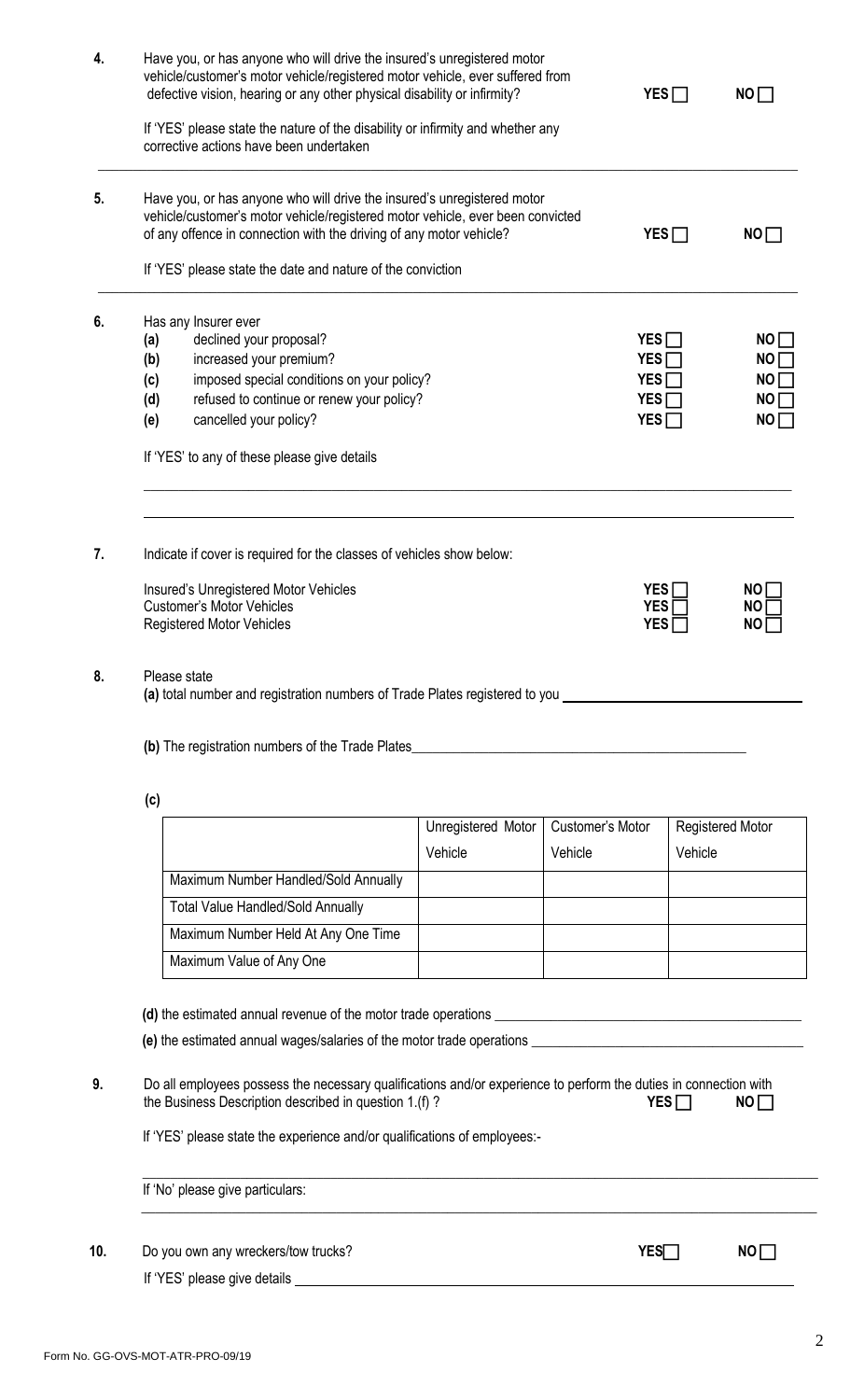| 11.     | Will any registered motor vehicle (s) / the insured's unregistered motor vehicle(s) be used to draw any trailer?<br>$YES \Box$<br>NO |                                                                                                                                                                                                                                                    |                           |    |  |  |  |
|---------|--------------------------------------------------------------------------------------------------------------------------------------|----------------------------------------------------------------------------------------------------------------------------------------------------------------------------------------------------------------------------------------------------|---------------------------|----|--|--|--|
|         |                                                                                                                                      | If 'YES' please give particulars - Licence Registration Number __________                                                                                                                                                                          | Make & Model              |    |  |  |  |
| 12.     | Will any motor vehicle to which this insurance is to apply be used:                                                                  |                                                                                                                                                                                                                                                    |                           |    |  |  |  |
|         |                                                                                                                                      | (a) by you or any one of your drivers for social domestic and pleasure purposes                                                                                                                                                                    | $YES \Box$                | NO |  |  |  |
|         | (b) by you or any one of your drivers for demonstration purposes                                                                     |                                                                                                                                                                                                                                                    | YES                       | NO |  |  |  |
|         | (c) for the carriage of passengers for hire or reward                                                                                |                                                                                                                                                                                                                                                    | $YES \Box$                | NO |  |  |  |
| 13.     | (a) Type of Policy required<br>EXTERNAL RISKS $\Box$                                                                                 | INTERNAL RISKS $\Box$                                                                                                                                                                                                                              | EXTERNAL & INTERNAL RISKS |    |  |  |  |
|         | (b) Type of cover required<br>THIRD PARTY $\Box$                                                                                     | THIRD PARTY FIRE and THEFT $\Box$                                                                                                                                                                                                                  | <b>COMPREHENSIVE</b>      |    |  |  |  |
| 14.     |                                                                                                                                      | (a) In respect of Insured's unregistered Motor Vehicles / Trade Plates, please indicate Sums Insured required for:                                                                                                                                 |                           |    |  |  |  |
|         | any one vehicle / trade plate<br>(i)<br>any one period of insurance<br>(ii)                                                          |                                                                                                                                                                                                                                                    |                           |    |  |  |  |
|         |                                                                                                                                      | (b) In respect of Customer's Motor Vehicles, please indicate Sums Insured required for:                                                                                                                                                            |                           |    |  |  |  |
|         | any one vehicle<br>(i)<br>any one period of insurance<br>(ii)                                                                        |                                                                                                                                                                                                                                                    |                           |    |  |  |  |
|         | (c)                                                                                                                                  | In respect of Registered Motor Vehicles, please indicate Sums Insured required for:                                                                                                                                                                |                           |    |  |  |  |
|         | any one vehicle<br>(i)<br>(ii) any one period of insurance                                                                           |                                                                                                                                                                                                                                                    |                           |    |  |  |  |
| damage. |                                                                                                                                      | NOTE: You are required to ensure that Sums Insured are revised each year to reflect current market values as claims will<br>be settled on an indemnity basis. For total losses you will be paid the assessed pre-accident value at time of loss or |                           |    |  |  |  |
| 15.     | during the past three years                                                                                                          | Have you, or has anyone who will drive the insured's unregistered motor vehicle/customer's motor vehicle/<br>registered motor vehicle, ever had any accidents or made any claims (including windscreen damage claims)                              | $YES \Box$                | NO |  |  |  |
|         |                                                                                                                                      |                                                                                                                                                                                                                                                    |                           |    |  |  |  |
|         |                                                                                                                                      | <b>GIVE A SEPARATE ANSWER FOR EACH YEAR</b>                                                                                                                                                                                                        |                           |    |  |  |  |
|         |                                                                                                                                      | IN RESPECT OF INSURED'S UNREGISTERED / CUSTOMER'S / REGISTERED MOTOR VEHICLES                                                                                                                                                                      |                           |    |  |  |  |

| Vehicles<br>Year |                      | Total<br>Number<br>Total | Own Damage  |        | Third Party<br><b>Property Damage</b> |        | <b>Third Party</b><br><b>Bodily Injury</b> |        |  |
|------------------|----------------------|--------------------------|-------------|--------|---------------------------------------|--------|--------------------------------------------|--------|--|
|                  | Accidents/<br>Losses |                          | No.         | Amount | No.                                   | Amount | No.                                        | Amount |  |
|                  | Unregistered         |                          | Paid        |        |                                       |        |                                            |        |  |
|                  |                      |                          | Outstanding |        |                                       |        |                                            |        |  |
|                  | Customer's           |                          | Paid        |        |                                       |        |                                            |        |  |
|                  |                      |                          | Outstanding |        |                                       |        |                                            |        |  |
|                  | Registered           |                          | Paid        |        |                                       |        |                                            |        |  |
|                  |                      |                          | Outstanding |        |                                       |        |                                            |        |  |

 **16.** Has anyone made claims against the firm/current affiliates or individuals for negligence or breach of any professional duty?

 **YES NO**